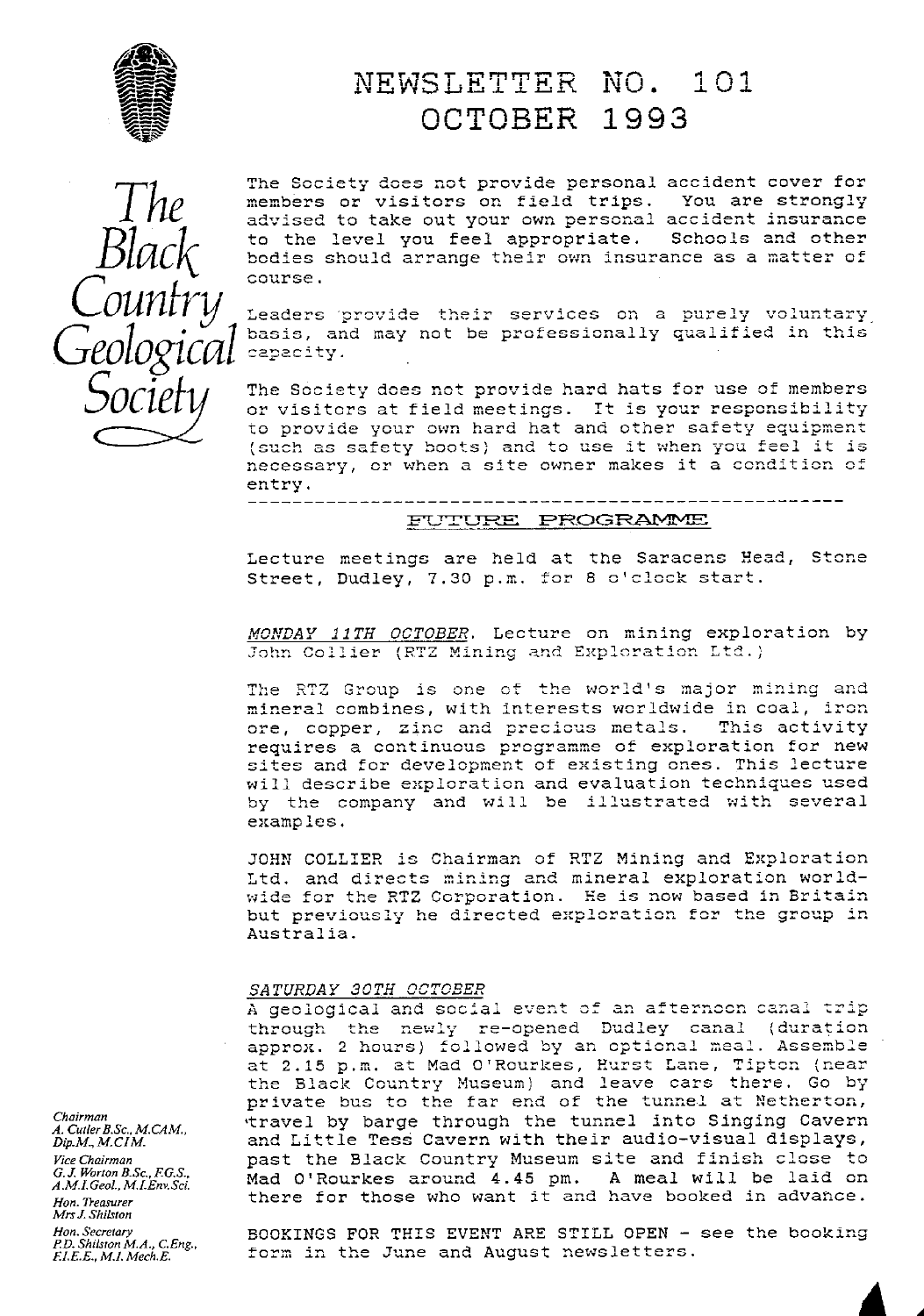### MONDAY 15TH NOVEMBER.

 $\mathcal{I}$ 

Lecture "The uses of palaeomagnetism in the study of sedimentary rocks" t Dr. Peter Turner (Birmingham University).

The study of palaeomagnetism - the earth's magnetic field and its effect over geologic time - has assumed great importance in recent years. Magnet: field changes and reversals are imprinted into rocks when they are formed ar this has given geologists a new insight into sedimentary rocks and the: histories. In particular, palaeomagnetic studies finally proved that th continental and oceanic plates had actually moved, and this confirmed th whole theory of plate tectonics.

Dr. Peter Turner has palaeomagnetism as one of his specialities and h: lecture will cover much of this interesting and important branch of Ear: Science.

SATURDAY 27TH NOVEMBER. Geological Roadshow at Dudley Museum, St. James Street, Dudley. 10.30 am - 5.30 pm.

This will feature geological stands and displays from the Museum, from loc: firms, societies and other organisations, film shows, the museum shop, stand where experts will identify your fossils and minerals, and oth attractions.

MONDAY 6TH DECEMBER. Lecture "Canal construction and maintenance" by Dav Brown (British Waterways).

This year - 1993 - is being celebrated by British Waterways as 'the year the canal' to mark the time, 200 years ago, when canal planning and buildi was at its height in the 1790's, so it is appropriate to have a 'cana lecture in our programme.

This will be an 'engineering geology' lecture dealing with the many aspec of canal construction and maintenance. The lecture will concentrate on t<br>engineering construction and maintenance of canals, making reference to t problems associated with coal-mining subsidence, limestone caverns a earthworks stability.

David Brown is Works Engineer in the Midlands & Southwest Region of Briti Waterways.

MONDAY 17TH JANUARY 1994. Lecture "Black Country Building Stones" by Kei Hodgkiss.

Keith Hodgkiss will look at the general use of local materials for buildi purposes and in our area will highlight the use of local Black Count building stones - Dudley Limestone (Silurian), Gornal Sandsto (Carboniferous) and Rowley Rag (igneous). There are several existi buildings of Dudley Limestone, including of course Dudley Castle and Prior<br>while Gornal Sandstone was widely used for buildings in the area arou<br>Gornal. The lecture will describe these and other buildings and their u of local stone.

KEITH HODGKISS is an architect with a keen interest in local history a buildings. He comes from the Black Country and is a past Chairman the Bla Country Society as well as being involved with the Black Country Museum a other local bodies. His interest in building stones led him to study for post-graduate diploma in Architectural Conservation at Leicester.

MONDAY 21ST FEBRUARY, AGM followed by a talk "The Himalayas" by Day Gossage.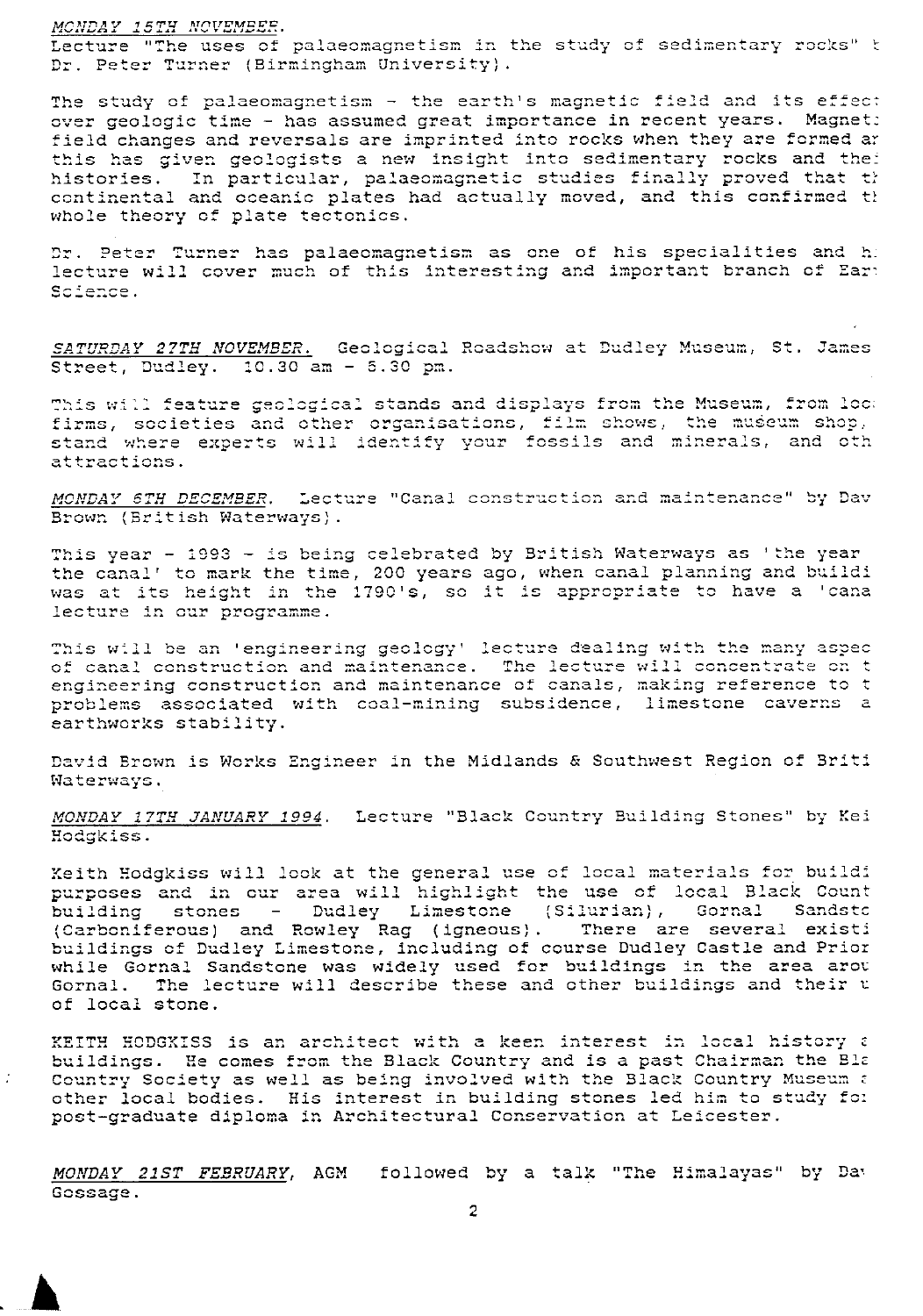MONDAY 14TH MARCH Lecture: "The Aeolian Islands - a dying volcanic arc in the Tyrrhenian Sea" by Michael Bamlett (University of London).

MONDAY 18TH APRIL Lecture "The contribution of groundwater to water supply in the Severn Trent catchment" by R.I. Rodgers (Groundwater planner, Severn Trent Water).

**SUNDAY 8TH MAY**<br>Field meeting: "Slip sliding away and a subterranean experience". Leaders: Dr. J. Cripps and Dr. P.R. Ineson (Sheffield University).

This will be a visit to Mam Tor landslip, Castleton, Derbyshire and related sites.

SUNDAY 12TH JUNE Field meeting to the Forest of Dean. Leader: Roger Vaughan (Bristol City Museum).

SUNDAY 3RD JULY Field Meeting to Derbyshire with a lead-mining theme. Leader: Lynn Weillies (Peak District Mining Museum).

\*\* ADVANCE NOTICE \*\* SATURDAY/SUNDAY 24/25TH SEPTEMBER 1994 DUDLEY ROCK & FOSSIL FAIR - Town Hall & Museum, Dudley. 

#### EDITORIAL

Environmental organisations are pressing for the government to publish a register which it holds of sites which have been subject to contaminated use. Some members of our Society have argued that the publication of this list would prevent the reclamation of such sites as no amount of cleaning would crate present the reduction of such sites as no amount of oferning would<br>crase the sites from the register since the list refers to contaminated use<br>and not to proven contamination. Listing might reduce the economic benefi concerned that they have unknowingly bought houses situated on landfill sites and find their homes impossible to re-sell. Does the present legislation provide satisfactory protection for the public or is some change needed? We have many members working in this field whose opinion I would value.

#### $+ + + + + +$

I'm currently finding it more difficult to get people to write reports of our meetings. I shall be absent from the autumn evening meetings and the boat trip and this makes it even more difficult to get items recorded. New members are hesitant to write the reports and frequent contributors begin to feel they have done their share. Lectures don't have to be reported verbatim or events in great detail. I'm pleased when accounts are concise. A high level of knowledge is not required and an individual style is appreciated. A variety of people writing gives a feshness to the newsletter. You tell me you enjoy reading it. I know you are busy but I find refusals very disheartening.

Please, make my day! Look through the programme, choose a meeting, pick up the phone now and tell me you will write the report. I shall be delighted.

#### REPORTS

#### 'The Grand Canyon' Lecture by Dr Trevor Ford of Leicester University, 14th June 1993.

We were entertained on this occasion by Dr. Ford's amusing commentary,<br>accompanied by some spectacular slides of the Grand Canyon. Dr. Ford has made at least a dozen visits to the Grand Canyon and has led a number of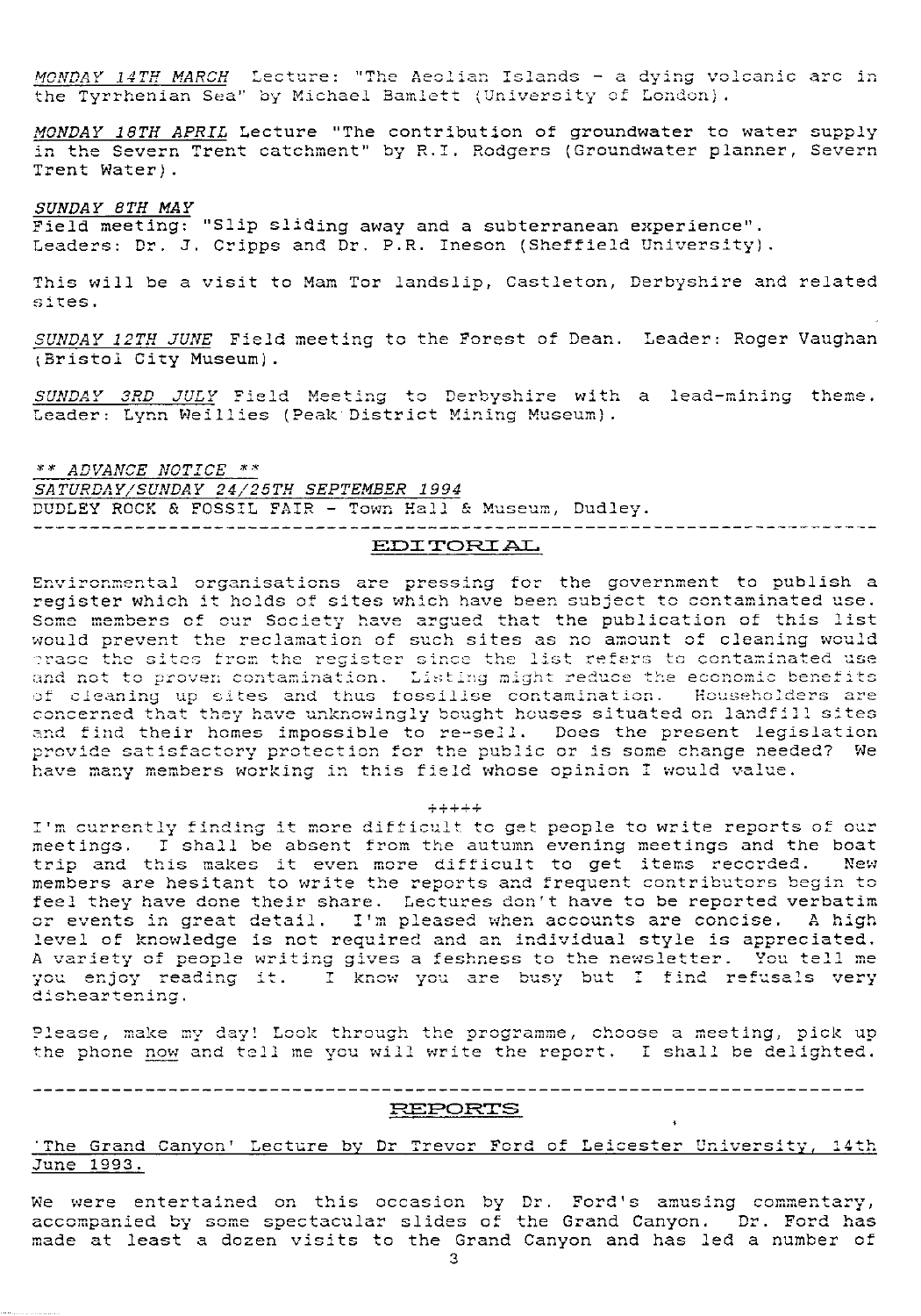white-water rafting trips down the Colorado River through the Grand Canyor white-water rarting trips down the Colorado Kiver (<br>His particular interest is in Pre-Cambrian fossils.

The Colorado Plateau occupies about half of the state of Utah and small portions of Arizona, New Mexico and Colorado. Its southern margin in Arizc: and New Mexico is outlined by extinct volcanoes and lava flows and th <sup>R</sup>ockies mark its border in Colorado. The most conspicuous feature **of** ty plateau is of course the Grand Canyon which has been carved out by th Colorado River. The river has cut down through at least a mile of solid rock, but this action is limited to its river bed and other erosion processes along with weathering and gravity have assisted in this grea carving of the landscape.

The Colorado River rises in Denver and flows in a south-westerly direction through 300 miles of the Grand Canyon. Rafting trips start from Lees Fer; and progress at the rate of 30 miles a day. At the half-way stage where the canyon is 5000 feet deep and 9 miles wide at the rim, the intrepid rafte: spend the night on the river's beaches. During the night the water level ma fall by up to 10 feet when water is released from the Hoover Dam downstrea; Outlet from the Glen Canyon Dam upstream can cause a rise of 10 feet in... many minutes and it is advisable not to leave one's dentures or wooden le at the bedside during the night (although the latter may be recover downstream later)! When morning comes the rafters witness some exception exposures (not all of them geological)!

T he sedimentary rocks **of** the Grand Canyon hold a record of much of t +^ 7.^ f history in their <sup>l</sup> horizontal ^ history iL1 tLLL. i.L almost..it <sup>c</sup>strata. tv The 13LV youngest 7o sedimen ^J<sup>t</sup> J•... L^^ en form the top 4000 feet of the Canyon and represent the Palaeozoic er<br>spanning ages from 250 to 550 million years. These horizontal Palaeozo form the top 4000 feet of the Canyon and represent the Falaeczoic entry. sediments lie unconformably from 250 to 550 million years. These horizontal Palaeoz<br>unconformably on the tilted younger Pre-Cambrian sedime which are inter-bedded with basaltic lavas. The youngest sedimentary in their almost horizontal strata. The youngest sediment<br>Form the top 4000 feet of the Canyon and represent the Palaeozoic er<br>spanning ages from 250 to 550 million years. These horizontal Palaeozoi

The younger Pre-Cambrian sediments range from soft shales to resista ing younger ing summarian Searments range from serve shares to reserve sandstones and contain evidence of 800 million year old digal mato. Bene<br>the Palaeozoic and younger Pre-Cambrian strata lies the Inner Gorge which composed of metamorphic rocks including the well-known Vishnu Schist with i the Palaeozoic and younger Pre-Cambrian strata lies the Inner Gorge which<br>composed of metamorphic rocks including the well-known Vishnu Schist with i<br>dolerite sills and intrusive granites. Returning to the Palaeozoic sedim it is interesting to note that there is an unconformity between the Cambri and the Devonian, so that 200 million years of the Upper Cambrian and t and the Devonian, so that 200 million years of<br>whole of the Ordovician and Silurian are missing.

The Carboniferous is represented by limestones containing fossils such crinoids, brachiopods and bryozoans but there are no equivalents of  $t$ Milstone Grit or Coal Measures.

Overlying the Carboniferous rocks are the Permian Coconino sandstones whi overlying the odrionfrefous focks are the fermion obsorbed sands constant are possible values of  $\alpha$ Permian magnesian limestone which in places is up to 700 feet thi $\epsilon$ Overlying the Permian and representing more recent times, Tertiary volcar activity was responsible for vast lava flows which partially filled t Canyon.

The Grand Canyon receives about 15000 visitors a year in rafting part: alone, but many of us will have to be content with the memory of Trey Ford's spectacular slides.

47

SALLY CROWTOI

## --------------------------------------------------------------------------\_

#### THERE'S MORE TO THE JOB THAN MEETS THE E

The editor has asked me to recall a few of the happenings over the thirte years I have been doing the Secretary's job.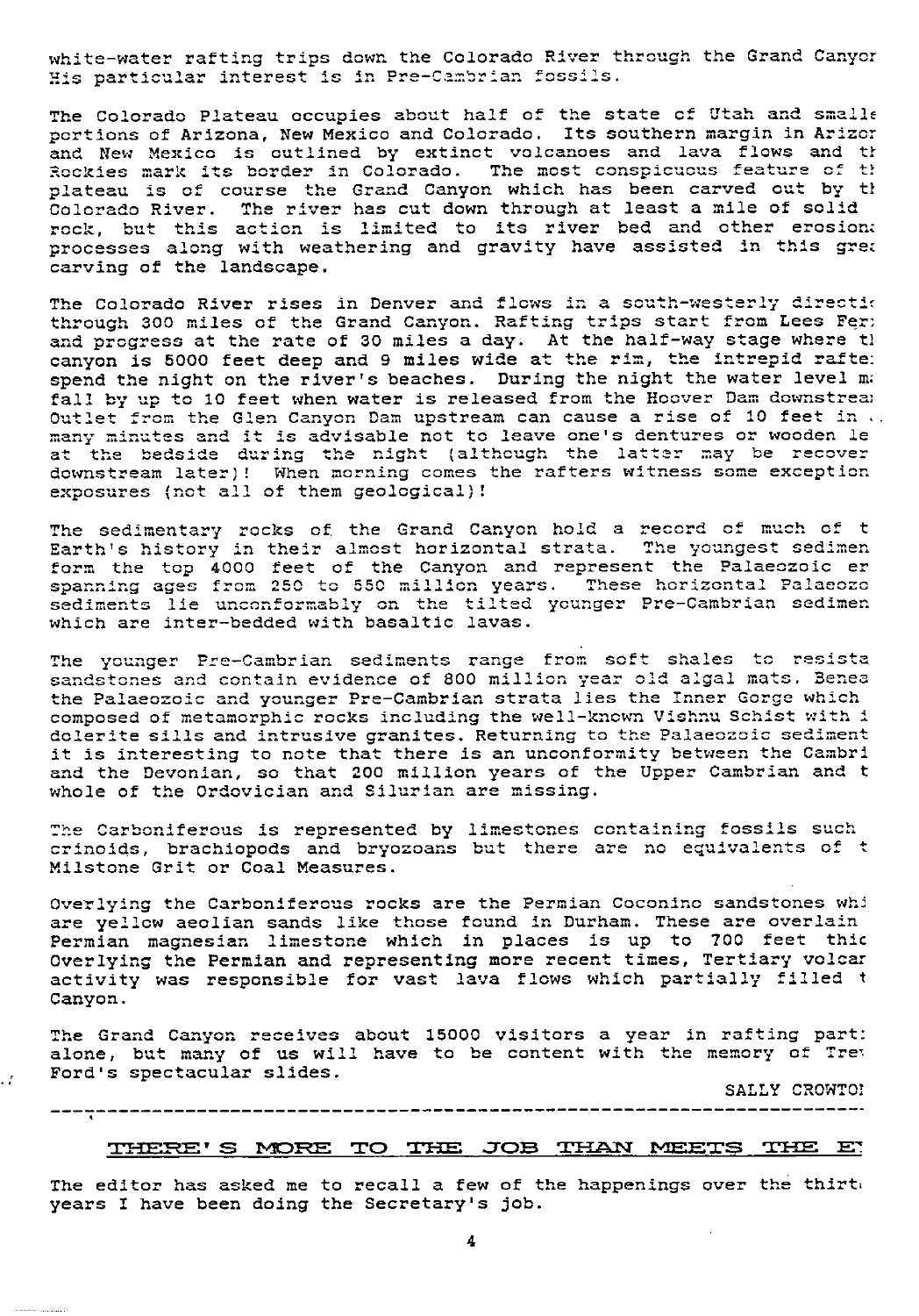Evening Meetings<br>Evening meetings at the Saracen's Head: There's more to this than just bringing the projector and associated paraphernalia and arranging furniture. Sometimes there is a need for an oil-can to oil the door hinges to stop the creaks!

Then there was the speaker who was very concerned about the standard of the blackout. So dash to Dudley to measure the windows and check on the hooks. Then a quick visit to the Garden Centre to buy lots of black polythene followed by a session with scissors, stapler and bits of string to produce linings for the curtains.

There's also our projector which needed some work to bring a modestly priced, model up to the standard of a much more expensive one  $-$  i.e. a specially made long lead and hand control unit for the speaker, adaptations to the podger so that it can handle all thicknesses of slide and modifications to the stand so that it can handle all thicknesses or slide and modifications to the star<br>to cope safely with the tilt - all done by the Secretary at no extra cost

#### Publicity

Our meetings are publicised in a number of ways - including GEOLOGY TODAY, Geologists Association circular, DOWN TO EARTH, Whats On, local libraries and local radio stations (Beacon, BRMB and Radio WM).

This is a "good thing" but it can create its own problems. One time when we had an evening field trip to a local open cast coal site, this was given out as an open invitation to the general public and hundreds turned up. Unfortunately none of them asked to join the Society!

#### All in a day's work

On the phone: *"Hello,* .is that the *secretary?* I would *like some* details *of* your Society".

your society .<br>"We have a monthly programme of lectures and field meetings; lectures are of Monday evenings in Dudley, while the field meetings are on Sundays, at places of interest within *a reasonable travelling* distance, *looking at rocks* and *the* general landscape".

"Why do you look at rocks?" "*Well,* we are a *geological* society " . "But I want *to study* family histories". "Then I think you want a genealogical society, not a geological society". "Oh, that's what I thought you were".

On the phone: *"Hallo,* is that *the secretary? While on holiday in Devon near* Dartmoor, I saw some bright speckles of a mineral in the bed of a stream. Do you think it might be gold?"

Quick as a flash the Secretary replied: "I think you need to talk to an *expert* on this - *I* would *recommend Dr.* Bob *Ixer* of Birmingham *University* as *the best mineralogist* in *this* area". Later Bob Ixer told me: "This woman rang up about finding gold - of course it was mica!"

Letter from a prisoner at Featherstone gaol: "Me and a few of the lads are doing *an education*al project on *economic minerals* but we have never seen them and wonder if you could send us some samples".

Public spirited BCGS members spend some time making up a collection with associated write-up. Public spirited Treasurer drives from Kings Norton to Featherstone with large box, which she attempts to get into gaol. She has to shout through the bullet-proof glass and is not welcomed. Thinks "now I know what it is like to be a gangster's moll". Told there was no such educational project and this was just a begging letter.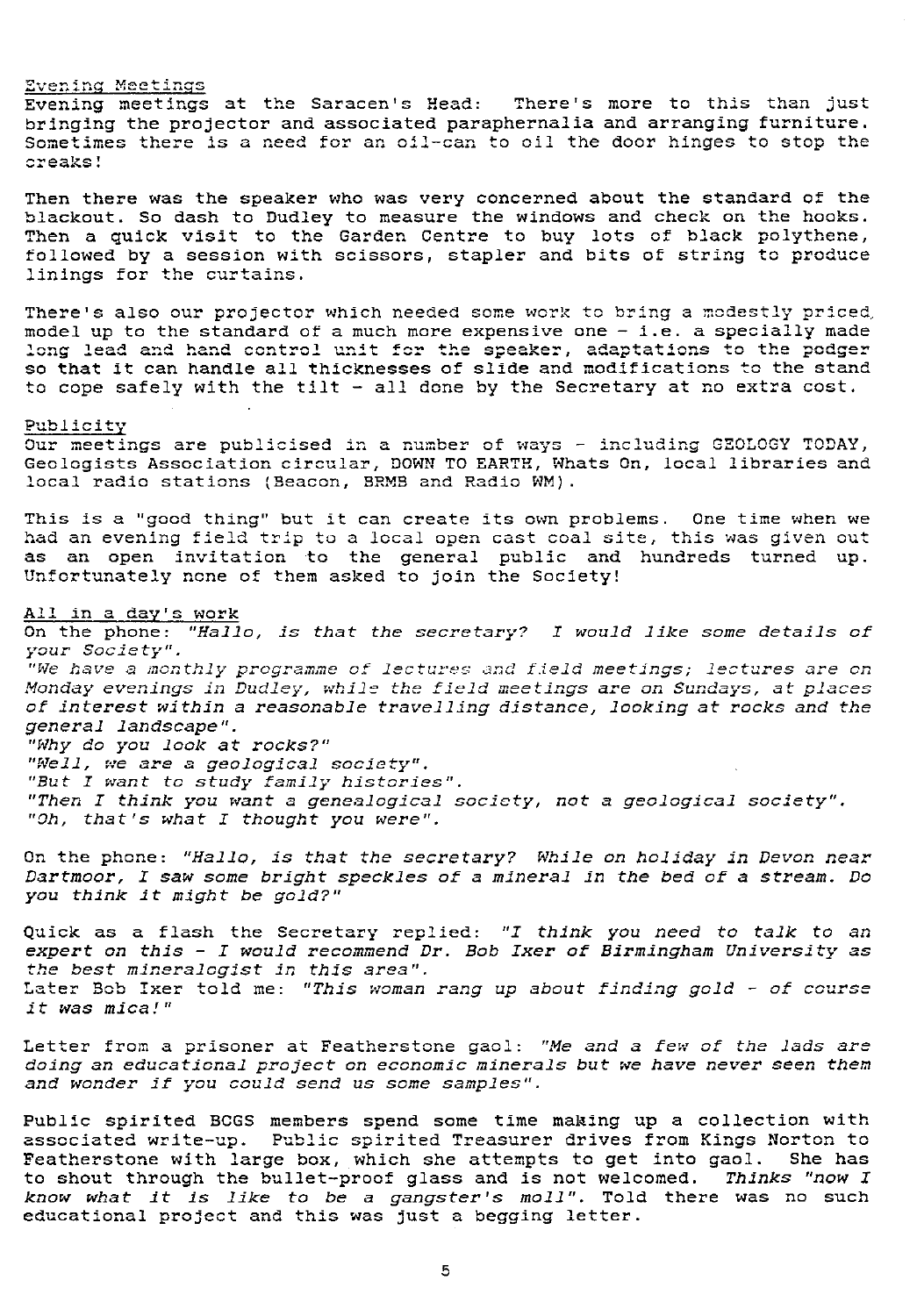One week later, letter from inmate said: *Thank you* for your *help,* it is mu: *appreciated.* if at *any time we can return the favour, please* write *to us z* a*ppreciated. if at any time we can return the favour, please write to us .*<br>a*bove address".* He was last heard of writing a similar letter to the Eas<br>...... Midlands Geological Society.

#### Churchyard geology

Got a letter from Dr. Eric Robinson, President of the Geologists Associatior saying that a churchyard conservation conference was to be held in the Black Country and would we be willing to take part? Churchyards in urban areas cz be havens for wildlife, but also have geological interest in the *types c* be havens for wildlife, but also have geological interest in the types c<br>stone used for gravestones etc., and Eric was keen to have geolog stone used for gravestones etc., and file was keen to have geolog<br>represented at the conference. We said yes - took a set of photos c headstones at St. Giles, Rowley Regis, and made an eye-catching display fo the conference.

But it did not end there, for the vicar of St. Giles borrowed the display t show at his next Parochial Church Council, it was reported in "Black Countr Environment", we published an article on it in English Nature's "Jrba Wildlife News" and this led to enquiries from all over the country as we: niidille news and<br>as one from Cairo! wildlife News" and this led to enquiries from all over the country as wel<br>as one from Cairo!<br>A similar thing is happening over the 'Canals 200 ' event, where we wer<br>asked for a display of canalside seelecy, and this bas le

asked for a display of canalside geology, and this has led to another articl in "Urban Wildlife News" and a request from a local conservation group fc a geological lecture.

#### Bits and pieces

 $\mathcal{F}$ 

Finding out what the Health and Safety rules say about the life of hard hats jump-starting the lecturer's car after a meeting on a particularly col winter's evening, giving talks to Rotary and rambling societies ............ all sorts of things turn up needing to be done.

SO THAT'S THE SECRETARY'S JOB! 2Tiny

# -------------------------<br><u>ITEMS IN BRIEF</u>

1. University of Birmingham<br>Details and booking:

The Public Programme Office Ine Fubile Frogramme Office University of Birmingham Edgbaston Birmingham B15 2TT (phone 021 414 5606/7/8

 $\sqrt{3}$  3.

- (a) Discovering the Midlands Countryside. Mondays 7.30 9.30. £26 At Grace Lab, Winterbourne, Edgbaston, Birmingham.
- (b) Geology of Britain. Tuesdays 10.30 12.30 from 28th September £41.50. At Winterbourne, Edgbaston, Birmingham.
- (c) Reaping the Rocks. Wednesdays 7.30 9.30 from 13 April 1994. £2 At Dudley Museum & Art Gallery, St. James's Road, Dudley.
- ( d) Geology and the World of Minerals. Tuesdays 10.00 12.00 nos from 21 September. £26. At Stourbridge.
- (e) Fossils, the Dinosaurs and After. Tuesdays 10.00 12.00 noon fro 4 January 1994. £26. At Stourbridge.
- (f) Understanding the Earth as a Planet. Tuesdays 2.00 4.00pm fro 21 September. £41.50. At Wolverhampton.
- (g) Fossils, Environments and the Past. Wednesdays 7.30 9.30 fro 22 September. £26. At Wolverhampton.